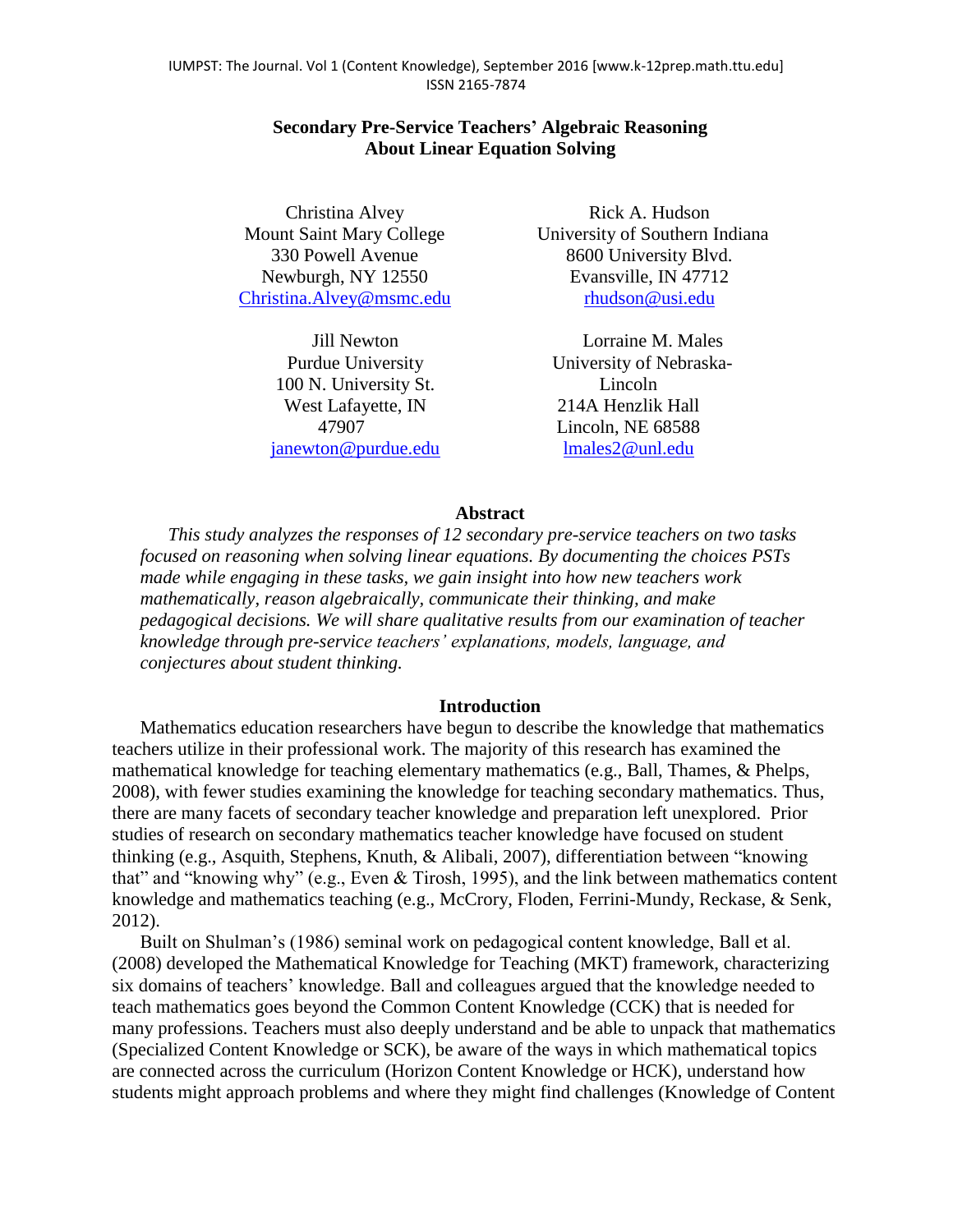and Students or KCS), be familiar with the types of pedagogical strategies that might help students learn particular content (Knowledge of Content and Teaching or KCT), and have experiences with a range of instructional materials for teaching mathematics (Knowledge of Content and Curriculum or KCC).

Ball et al.'s (2008) framework provides important groundwork for mapping the knowledge associated with teaching, however their initial conceptualization was focused on the knowledge of elementary teachers. The knowledge that secondary teachers need is much different as their work requires a heavier focus on proof and axiomatic systems, attention to mathematical structure, and involvement of more conceptually-challenging mathematical content (Kilpatrick, Blume, Heid, Wilson, Wilson, & Zbiek, 2015). Kilpatrick et al.'s (2015) Mathematical Understanding for Secondary Teaching (MUST) framework includes mathematical activity such as justifying, proving, and reasoning when conjecturing and generalizing, but it also addresses the mathematical context of teaching, such as recognizing how students think about particular mathematical ideas.

To extend the literature on MKT, our work focuses on the algebraic reasoning of secondary pre-service teachers (PSTs) by documenting what choices they made in the act of doing algebra, including what they said, wrote, and drew; how they reflected on students' algebraic solutions; and how they discussed their pedagogical decisions related to solving equations. We approached this work with attention not only to the knowledge and actions of our participants, but also thinking about the use of the MKT framework for studies of those preparing to teach secondary mathematics. Although we agree with Speer, King and Howell (2015) that there are challenges when conceptualizing particular MKT domains for secondary and college mathematic teaching, we approached this work with attention not only to the knowledge and actions of our participants, but also used the MKT framework when designing the study and analyzing our PSTs' responses.

We investigated the pre-service teachers' understanding of the "Reasoning with Equations and Inequalities" (A-REI) domain of the *Common Core State Standards for Mathematics* (*CCSSM*) (National Governors Association [NGA] Center for Best Practices & Council of Chief State School Officers [CCSSO], 2010), which includes expectations related to solving, representing, and reasoning with a range of equation types. In this paper, we present our findings related to solving linear equations. Extant research focusing on teaching linear equation solving has addressed the use of a balance as an embodiment for teaching solution strategies and the use of realistic word problems (Andrews & Sayers, 2012), the affordances and challenges of shifting the conception of equation from a statement about unknown numbers to a comparison of two functions (Chazan, Yerushalmy, & Leikin, 2008), and the importance of encouraging perseverance in problem solving and flexible solution strategies (e.g., Huntley, Marcus, Kahan, & Miller, 2007; Star & Rittle-Johnson, 2008; Stueben & Torbert, 2006).

We were also interested in the language and explanations used by the PSTs as they solved equations. Participation in mathematical discourse (we use this term broadly to include verbal, graphical, symbolic, and pictorial communication) has been found to be challenging for both students and teachers (e.g., Arcavi, 1994; Pimm, 1987; Herbel-Eisenmann, & Otten, 2011; Stein, Engle, Smith, & Hughes, 2008); however, such communication is essential for productive mathematics classrooms and is recognized in policy recommendations as a key mathematical process (NCTM, 2000; NGA & CCSSO, 2010). In fact, some scholars conceptualize mathematics as a discourse and learning mathematics as a change in participation in that discourse (e.g., Sfard, 2008).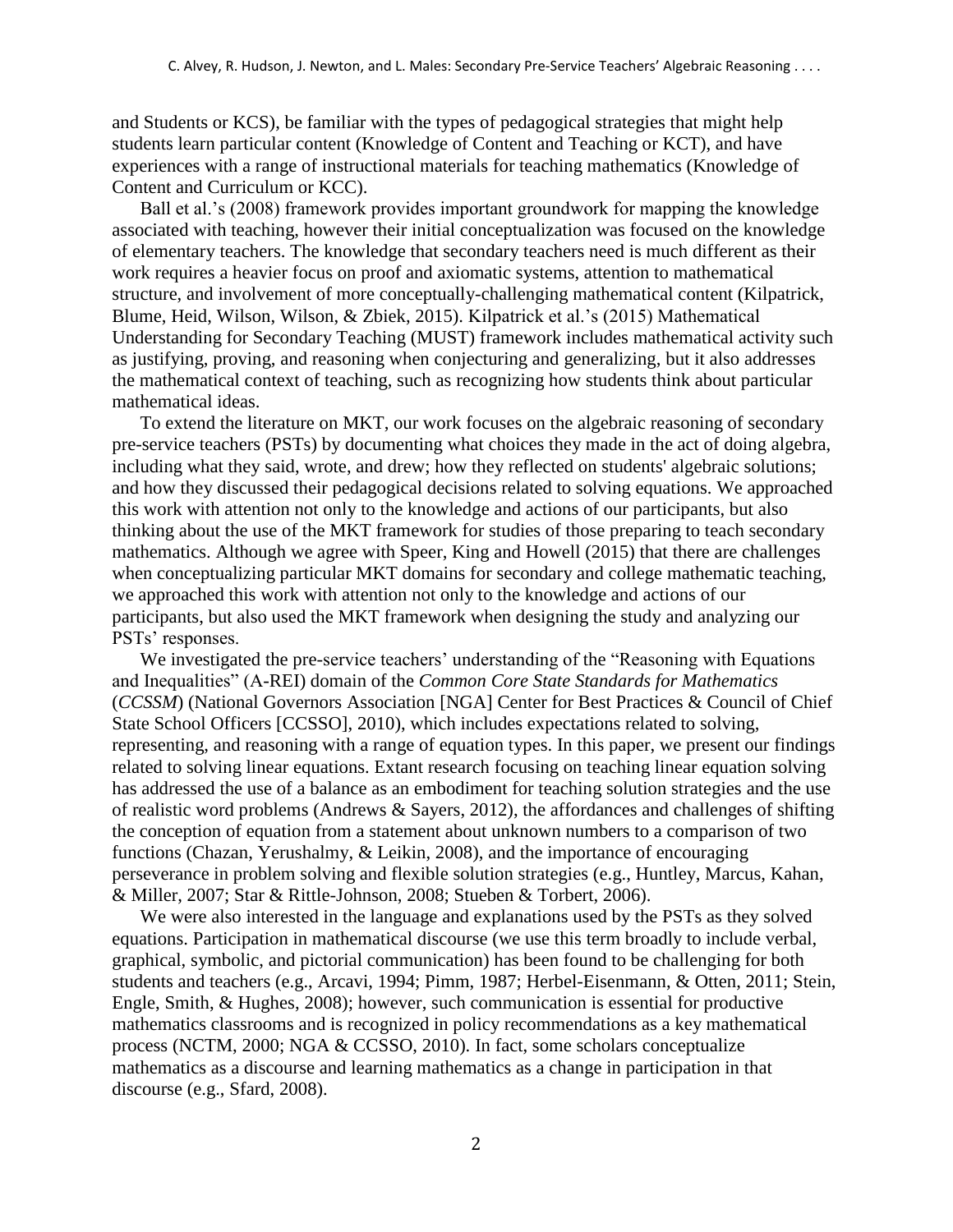We sought to identify what the PSTs *know* and *are able to do* as they solve linear equations; our study is consequently focused on the following research questions:

- 1. What explanations do the PSTs use as they solve linear equations?
- 2. What language do the PSTs use as they engage in solving linear equations?

3. What benefits and limitations do the PSTs identify about algebraic models used in solving linear equations, such as the pan balance?

# **Research Methods & Data Sources**

To investigate PSTs' knowledge of equations and inequalities, we conducted semi-structured, task-based interviews with 12 PSTs from a large, Midwestern university. In the current article, we focus on PSTs' responses to two items that addressed solving linear equations. The second item was adapted from Floden, Ferrini-Mundy, Senk, Reckase, & McCrory (2010).

# **Item 1:**

a. Solve  $5x + 9 = 2 + 7(x - 3)$ . As you do so, please explain each step as you would to a high school student who is struggling with equation solving.

b. If a student asked why you can do the same thing to both sides, what would you say to them?

**Item 2:** Some textbooks suggest that teachers use a pan balance to represent mathematical sentences. For instance, if B represents the weight of each box pictured below (in ounces), and  $\Box$  represents a one-ounce weight, the balance pictured below represents the equation  $3B + 4 = 10$ . (See Figure 1.)



*Figure 1***.**  Pan balance from Item 2 adapted from Floden, et al. (2010).

a. How can you use the pan balance to solve this equation?

b. What are some of the benefits of using the pan balance as a model for solving equations?

c. What are the limitations that might arise when using the pan balance as a model for solving equations?

We identified the types of knowledge in the MKT framework addressed by each of the five sub-questions in the two items (see Figure 2). The task-based interview protocol included questions that foregrounded the pre-service teachers' CCK, SCK, KCS, and KCT. Although the mapping between individual interview questions and domains of teacher knowledge is complex because the boundaries of the domains of knowledge are not easy to discern (Ball, et al., 2008), we have provided a preliminary mapping to assist the reader in seeing how we categorized the items. We identified Item 1a as a CCK item, because we anticipate that solving and explaining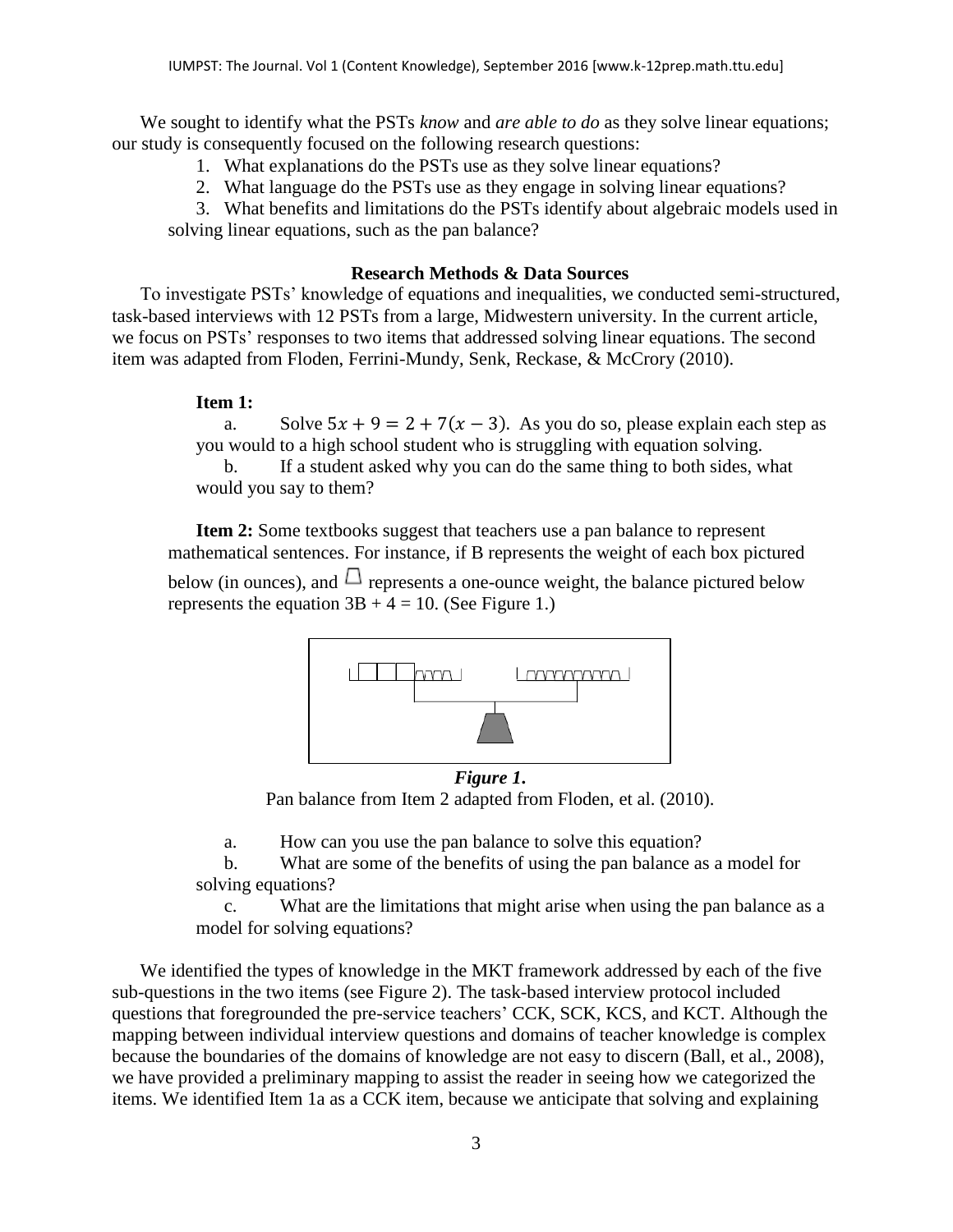one's thinking when solving a linear equation is a skill that could be used in settings outside of the act of teaching. We also categorized Item 1a as KCS, as it requires one to understand and anticipate how students will react to a problem. Item 1b relates more to responding to students' mathematical inquiries in ways that build on the students' thinking and addresses their likely misconceptions (SCK), and requires one to think of new or different ways to describe the conceptual underpinnings of equation solving. Item 2a most closely aligns with SCK, as drawing connections between the pan balance and the act of solving equations is a mathematical skill that is unique to the act of teaching. Items 2b and 2c are KCT items, because they required the PSTs to "evaluate the instructional advantages or disadvantages of representations used to teach a specific idea" (Ball, et al., 2008, p. 401).



*Figure 2***.** 

Task alignment to Mathematical Knowledge for Teaching Framework adapted from Ball et al. (2008).

Participants were video recorded as they responded to items, and their written work was collected. Each video recording was transcribed verbatim, and each transcript was divided into sections of text that typically corresponded to one sentence. In some cases a participant did not complete a sentence or used run-on sentences, and a single section of text that included two sentences or a run-on sentence was split into two sections.

Two members of the research team coded each section of text using emergent coding techniques (Glaser & Strauss, 1967). The codes assigned were not intended to compare the PSTs explicitly, but rather to gain insight about what the PSTs knew and what they did in response to the interview items. The team members collaborated to ensure consistency in coding procedures and came to consensus when necessary. Many sections of text required the use of multiple codes, as the section addressed more than one of the research questions. The reconciled codes were organized into categories through a process of axial coding (Strauss & Corbin, 1998). In addition, the number of PSTs whose statements were included in the axial codes were tallied. For example, as we analyzed the explanations provided by PSTs for Item 1, there were five unique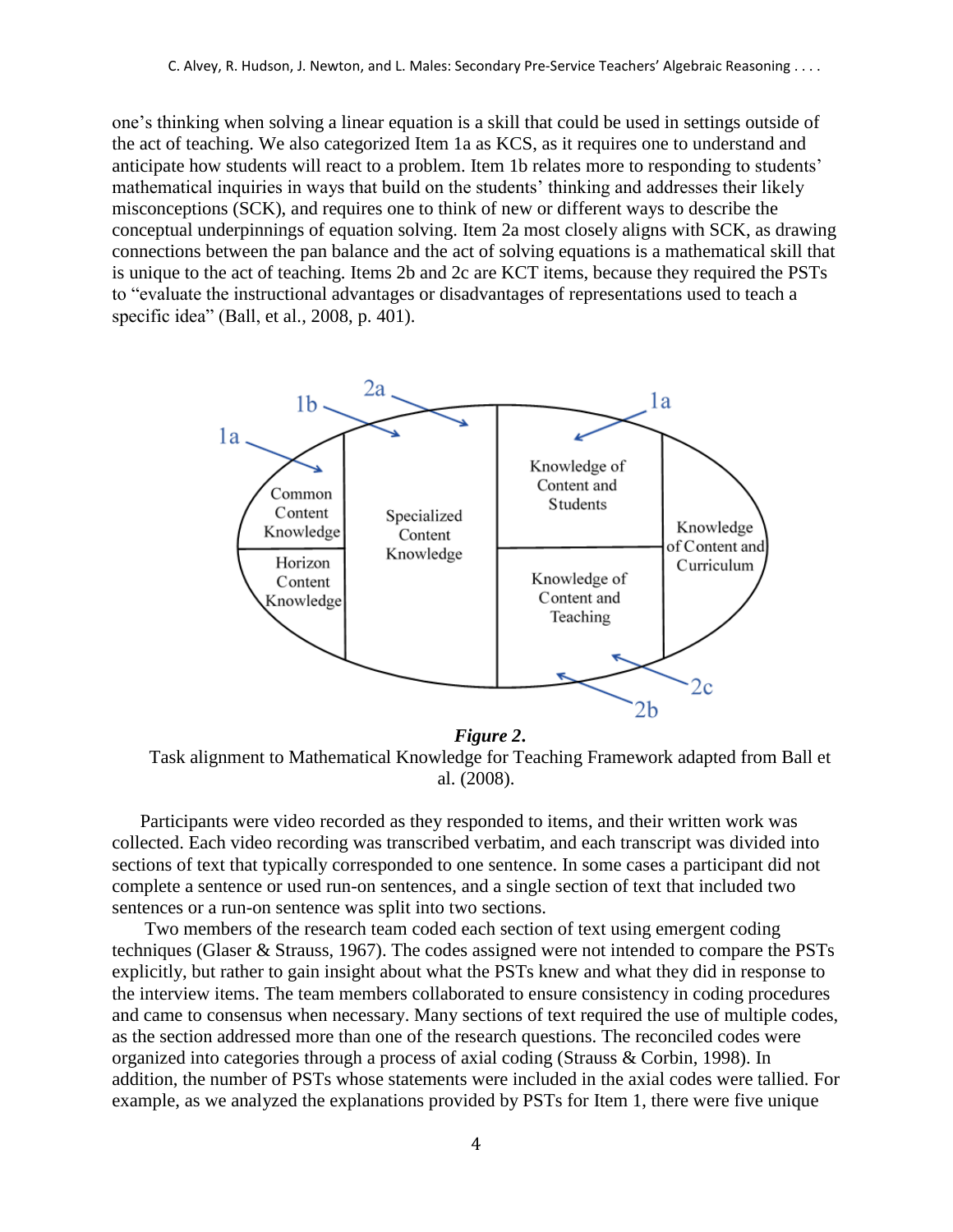open codes that initially emerged (e.g., doing the same thing to both sides, what you do to one side you do to the other, keeping balance, doing something to both sides reminds students of two sides, doing something to both sides is the same as adding 0 on one side). The number of occurrences of these codes varied from one instance to four unique instances. As we sorted and categorized the open codes, these codes were combined into a single code termed "doing the same to both sides."

Finally, the PSTs' written work was analyzed qualitatively through open coding techniques. Nine codes were developed for Item 1a: showing distribution, using arrows to signify distribution, collection of x-terms, collection of constants, division by coefficient, checking work, writing x on the left-hand side (LHS), identifying like terms (e.g., by underlining or circling), showing work to justify operating on both sides of the equation. Three additional codes were developed for Item 1b: using equations, writing words, and using a pan balance. In general, PSTs responded to Item 1b verbally. A sample of PST Gabe's coded work for Item 1a is shown in Figure 3.



*Figure 3***.**  PST Gabe's coded work.

Five codes were developed to analyze written work on Item 2: checking work, showing work to justify operating on both sides of the equation, showing symbolic algebra, crossing out small trapezoids, and crossing out large squares.

### **Findings**

After reconciliation, 1192 uniquely-coded verbal statements and 117 uniquely-coded written statements/drawings were documented across the 12 interviews. In the sections below, each research question is addressed, and frequencies for the final codes are presented. In each table below, the "other" category includes codes that were not closely related to pre-determined codes and in which only one PSTs' statement was identified with this code. In some cases, the results from one of the items helped to provide greater insight about a research question than the other item, so for these research questions, only data for one item has been shared.

#### **Question 1: What explanations do the PSTs use as they solve linear equations?**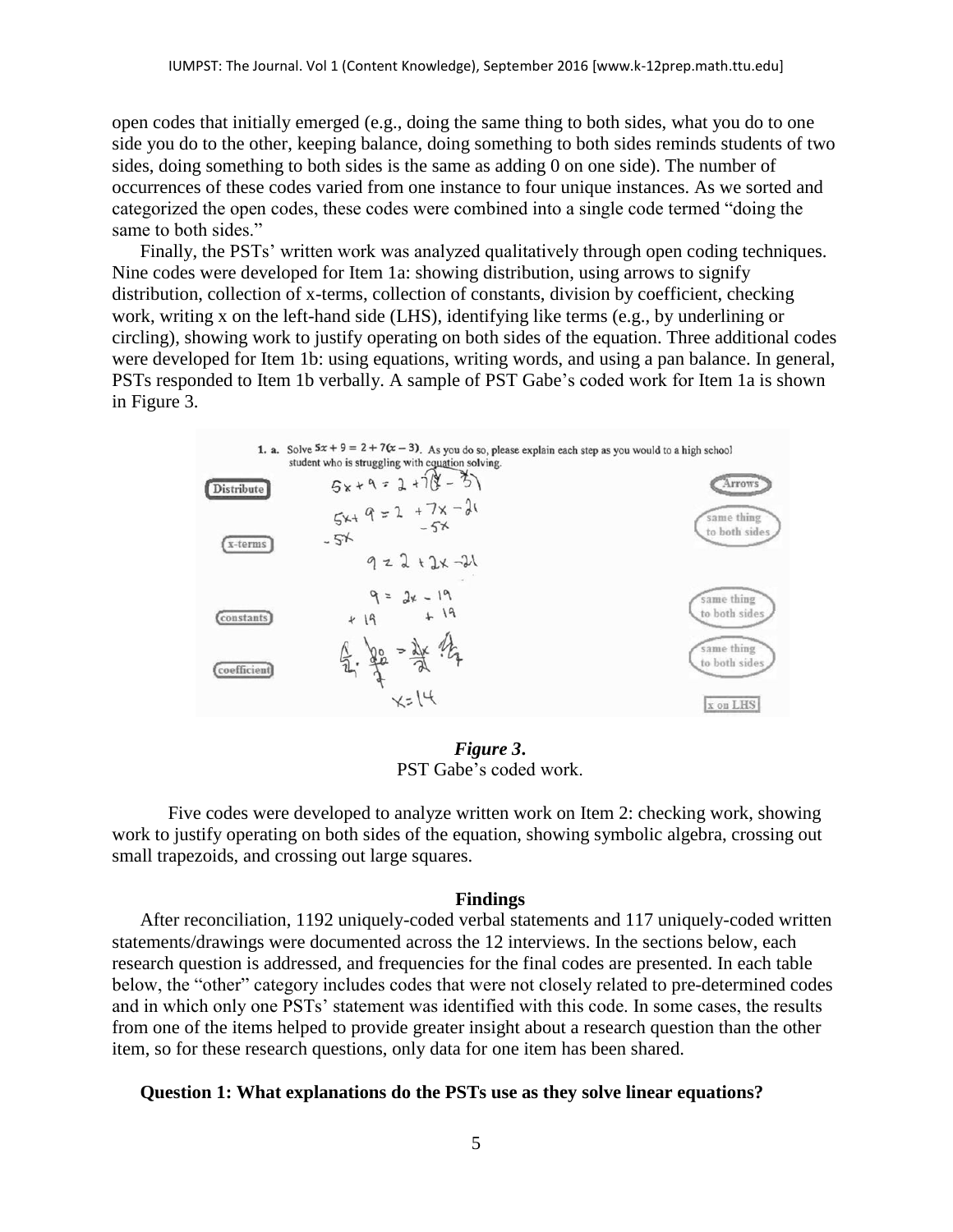The verbal explanations offered by PSTs while solving Item 1 varied greatly. As shown in Table 1, 115 PST statements were coded as an explanation, strategy or model. Of these codes, 79 were coded in response to Item 1, and 36 were coded in response to Item 2. These codes were not merely PST descriptions of what they were doing, but rather instances in which the PSTs were providing reasons for operating on the equation in particular ways or providing potential connections that might lead to greater student understanding or awareness.

**Table 1**

| тате т                                                       |                    |  |
|--------------------------------------------------------------|--------------------|--|
| Frequency of Explanation Codes and Number of PSTs Responding |                    |  |
| <b>Explanation of Code</b>                                   | Frequency of       |  |
|                                                              | Code               |  |
|                                                              | (Number of         |  |
|                                                              | PST <sub>s</sub> ) |  |
| <b>Order of Operations</b>                                   | 15(6)              |  |
| Parentheses mean to Distribute and/or Distribution           | 7(6)               |  |
| First                                                        |                    |  |
| Use of Metaphors                                             | 12(7)              |  |
| Doing the Same to Both Sides                                 | 12(5)              |  |
| Canceling/Using Inverse Operation                            | 8(3)               |  |
| Side Suggestion                                              | 6(5)               |  |
| Other                                                        | 15(6)              |  |
|                                                              |                    |  |

The PSTs commonly cited order of operations as a justification for their work. Six PSTs reasoned that they began the problem by distributing the seven due to the first step in the order of operations, namely "parentheses." Adam's statement provides an example of this type of reasoning:

Okay. Well, I think I would remind them of the order of operations, I think PEMDAS, where I student teach, there's a, on the wall there's a poster that has the pyramid of operations, and I think it's PEMDAS, and so I'd remind them of that. I would ask them, you know, are there any parentheses? So, the student would see the parentheses, and I would ask them to distribute, so we'd wind up with 5x plus 9 equals 2 plus and then you distribute the 7 into the x minus 3, being careful to, keeping that a negative.

Other PSTs also mentioned that either they knew that the parentheses indicate either multiplication or distribution, or that they should begin the solution by distributing. The analyses of the written work for Item 1 showed that all twelve PSTs began by multiplying 7 and  $(x - 3)$  to solve the equation. Additionally, seven PSTs modeled the Distributive Property by drawing arrows from the 7 to the x and 3, as shown in Figure 4.



PST models Distributive Property with arrows.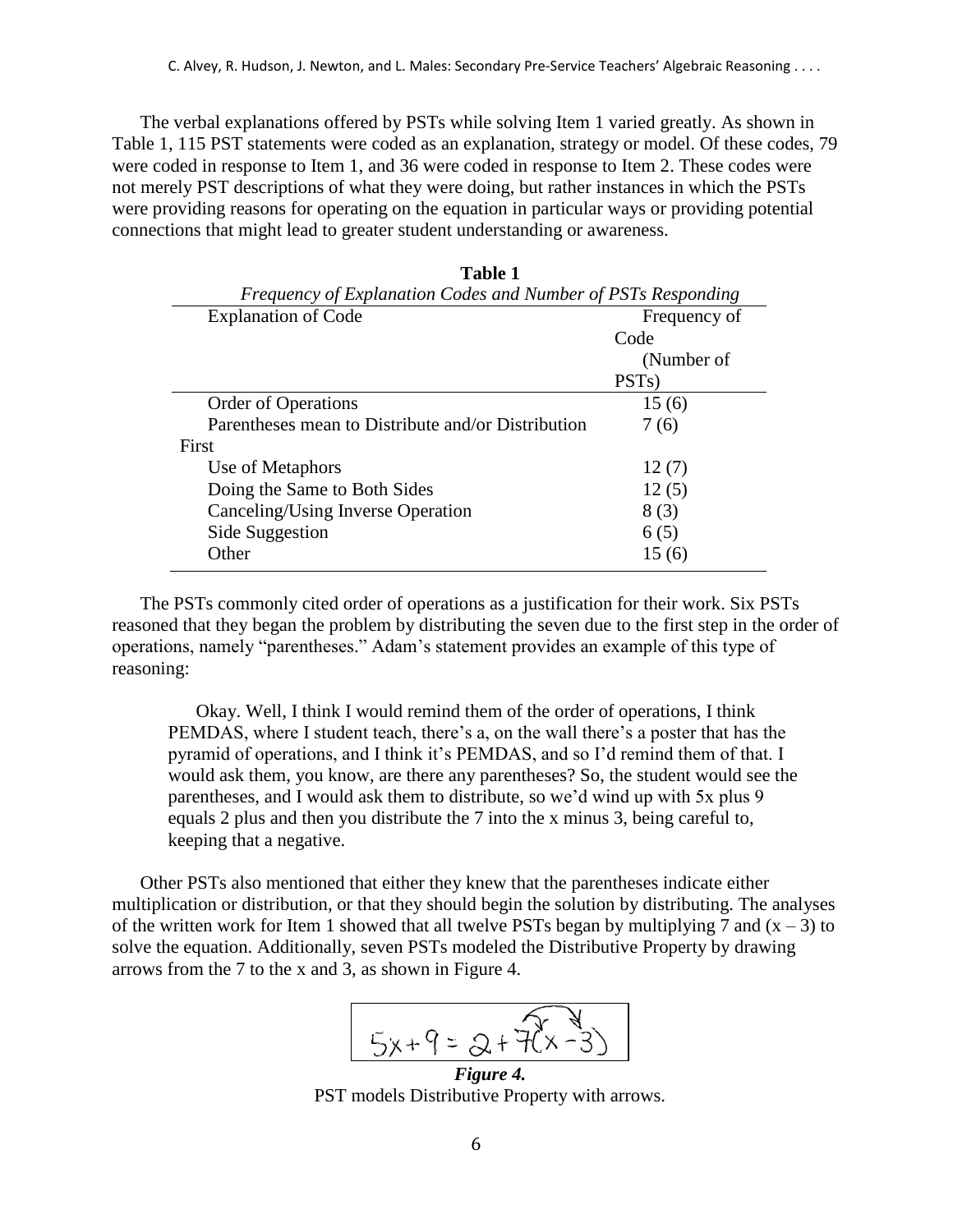Seven PSTs used physical metaphors to help describe the process of solving a linear equation. The most common metaphor used was the idea of "balancing" which was mentioned by more than half of the PSTs before the pan balance was introduced in Item 2. For example, in responding to Item 1, Belinda stated:

I would probably reference like a balance. When I have my actual class, I want to have an actual balance, and show them like if I have so many marbles on one side, if I take two off is it balanced anymore?

One PST explained the idea of balancing using a "seesaw," and another PST compared the process of collecting like terms to sorting laundry.

Twelve coded statements, made by five PSTs, explicitly indicated that they were performing the same operation on both sides of the equation, as Faith explained:

Since the equal sign is in the middle, they would have to do the same thing to both sides so make them explain that. I've seen teachers put a dash line down the middle so anything you do to this side, you have to make sure you do it to this side, if you cross that line.

The PSTs also used inverse operations with a few explicitly using "inverse" and others, like Gabe, using "cancel" when referring to multiplying by a multiplicative inverse. Gabe explained how he solved the equation by multiplying by a reciprocal:

And then finally you want to get rid of the 2 on the x, so you can divide by 2 or multiply by the reciprocal, whichever one you're comfortable with, multiplying by the reciprocal is just times ½ to both sides, or divide by 2, and it cancels out to be equal to 14.

Five PSTs made specific suggestions about which side of the equal sign the variable should be on, however their reasoning for this convention varied. Some PSTs solved the equation so the coefficient of the variable was positive, while others arranged the equation so the variable was on the left side. Emma explained her reasoning:

I always learned the x's on this [left] side I don't know if it's always the correct way because you get a lot of negatives and such, but I do that. I know I'm comfortable writing different, like, more than one step on one line, but then again I have to assess what my students are comfortable with.

In their written work, nine of the twelve PSTs wrote their final solution as " $x = 14$ ," although five of the nine PSTs initially solved the problem by placing the variable on the right.

### **Question 2: What language do the PSTs use as they engage in solving linear equations?**

Language plays an important role in how individuals come to understand mathematical ideas. As such, it is important that teachers use language precisely and consistently. The data set resulted in 686 individual coded statements relating to the PSTs' use of informal language. We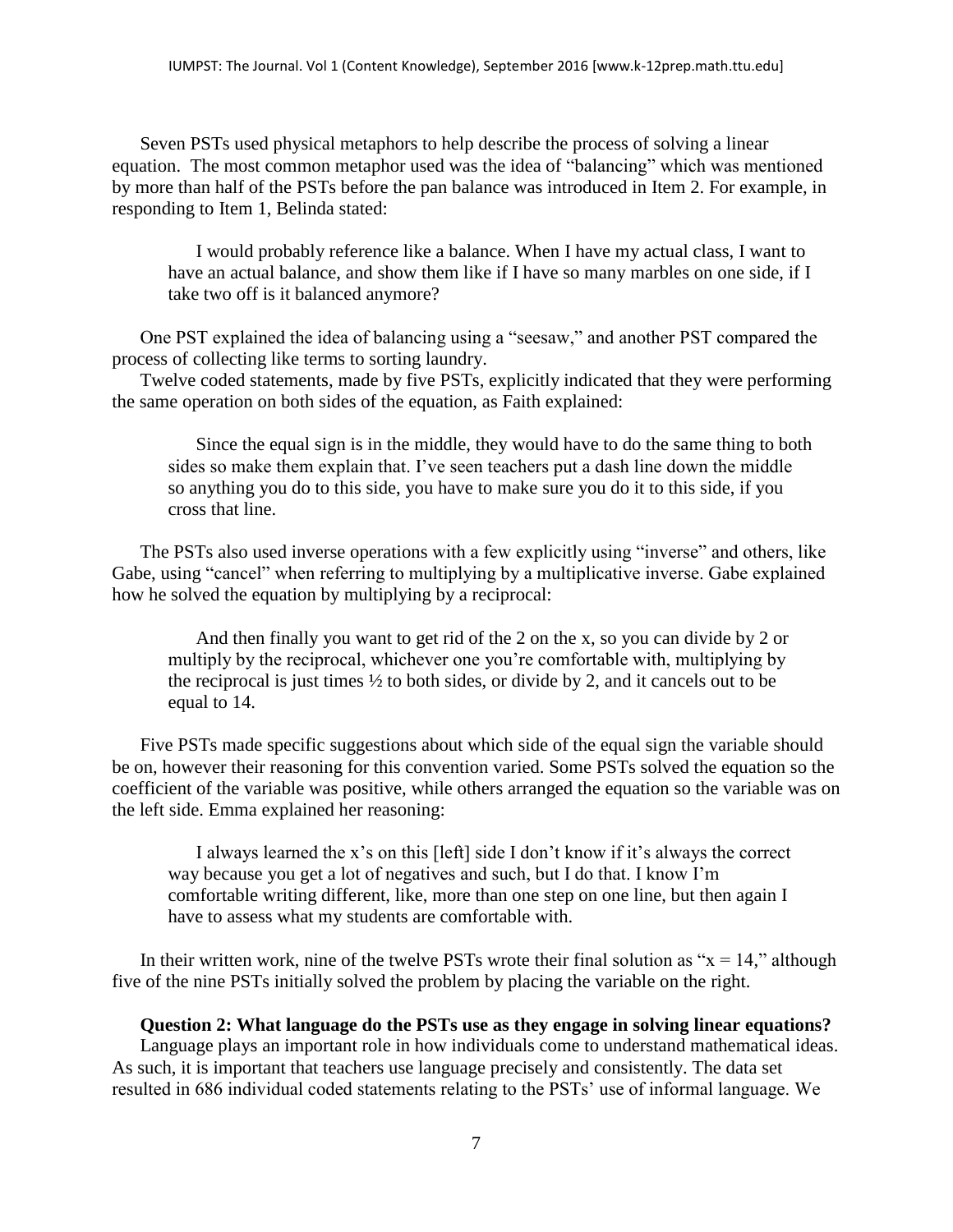did not code words that are commonly used in mathematics, such as "equation," "variable," and "constant;" rather, by informal language, we refer to everyday language that is used in the mathematical explanations of the PSTs. Of these 686 coded statements, 411 were statements PSTs made in response to Item 1 and the remaining 275 were statements in response to Item 2. The most common informal language was reference to "side," which was used to describe the two equivalent expressions that are linked by an equal sign in an equation. The use of "side" accounted for 142 codes for Item 1 and 69 codes for Item 2. All twelve PSTs used the term "side." What was most striking was the diversity of ways in which "side" was used and the various prepositional phrases that PSTs used with this term, such as "on one side," "on the right/left side," "to one side," "to both sides," and "from both sides." As illustrated in Faith's dialogue provided in the previous section, many PSTs discussed using the laws of equality that state that if two expressions are equal then the same real number can be added, subtracted, multiplied or divided (except zero) to both expressions without changing the equivalence of the expressions. We saw that many PSTs used "sides" to refer to the two equivalent expressions. However, the language students sometimes used interfered with the notion of operating on both sides. For example, Emma discussed this process as "moving":

Again they can pick whether they want to move the x's, which way they want to move the x's and which way they want to move the constants. I'd probably go ahead and move the 5.

In some cases, the PSTs used this terminology in different ways when solving the equation. For example, during Kassidy's explanation of Item 1a she said, "So we can subtract 7x over and subtract 9 over." Later in the interview, Kassidy described the types of difficulties students might face in solving this problem:

But this distribution of the 7 and then pulling the x over and then moving the 9 over could be kind of tricky if they weren't exactly sure because that [the entire equation] can look like a mess and that [left side] is equal to that [right side] and not really seeing it exactly.

Kassidy described her steps in the process of solving in three different ways – "subtracting over," "pulling over," and "moving over." Kassidy's frequent use of the word "over" may imply that she is seeing a shift across the equal sign, which is different from Faith's description above of operating on both expressions of the equation. Kassidy's conceptions of "moving" quantities "over" may have caused uncertainty when working with the pan balance, such as when Kassidy began to work on Item 2a:

If B represents the weight of each box pictured below in ounces. The three B's, and then plus the four is equal to ten [pointing to the pictures]. So then you could say that you moved, you could move these four over [pointing to the trapezoids on the 3B +4 side of the pan balance] and then you would know how much three B of them were…Hold on. I'm just, yeah, this is not how I would go about teaching it. So it's taking, so you would take one off here [pointing to a trapezoid on the 3B +4 side of the pan balance], huh, need to think about this.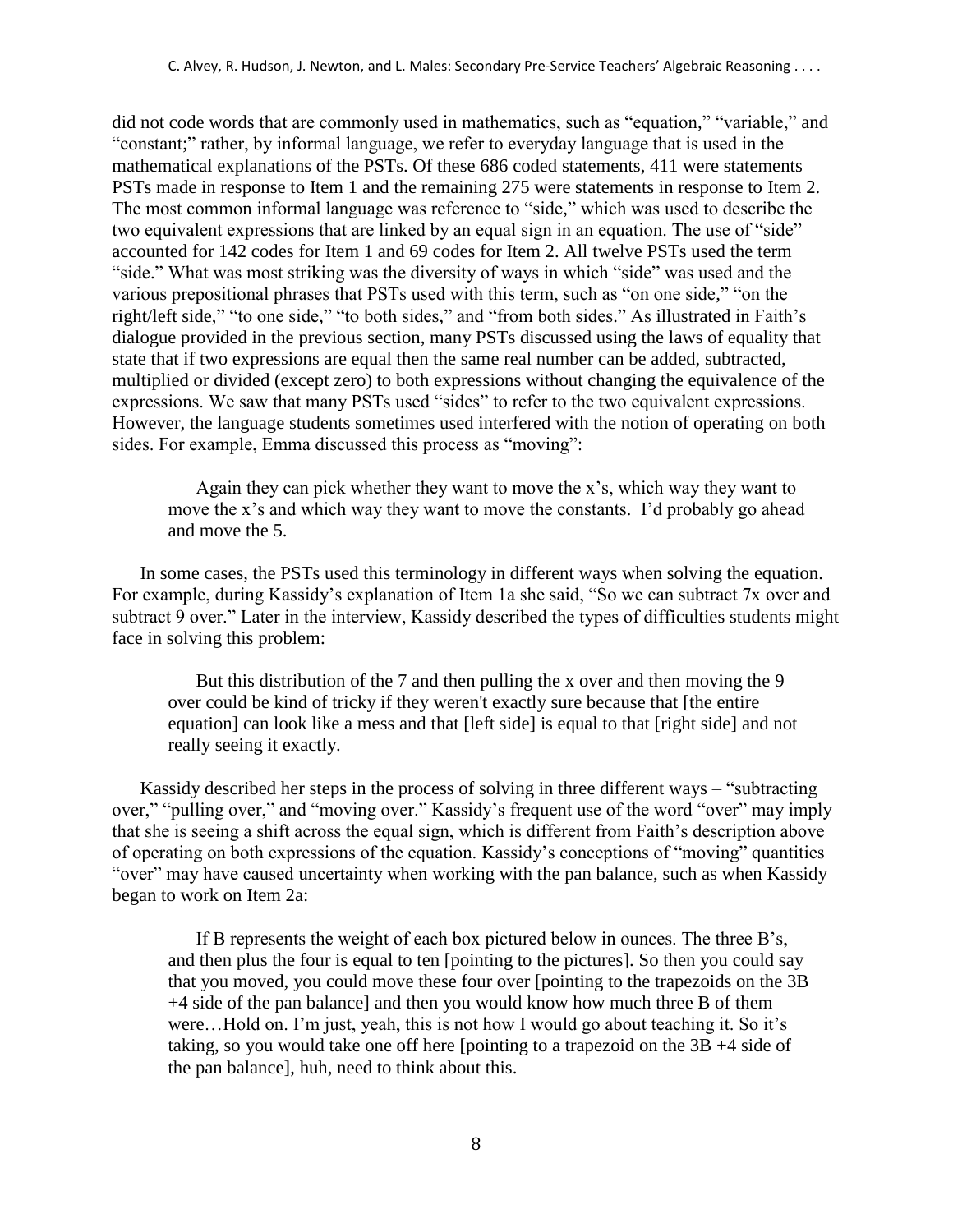Although Kassidy eventually realized that using the pan balance required more than simply "moving" items, her initial difficulty may provide evidence that she had developed some conceptual meaning to "moving over" in the context of solving equations.

Several related words and phrases were used by PSTs to explain a similar idea, including "removes," "goes away," "gets rid of," "cancels," "drops off," "reduces," and "clears [a fraction]." Use of each of these words/phrases suggested that a symbol or set of symbols could be eliminated from the equation. However, some words, particularly "cancel," appear to be used in several different ways. For example, consider the ways the following four PSTs used "cancel":

Gabe: And then finally you want to get rid of the 2 on the x, so you can divide by 2 or multiply by the reciprocal, whichever one you're comfortable with, multiplying by the reciprocal is just times ½ to both sides, or divide by 2, and it **cancels** out to be, equal to 14. (See Figure 5.)



*Figure 5***.**  Gabe solves  $28 = 2x$ .

Isaac: If we wanted to change that 0, another way of saying plus 0 is plus 19, minus 19. And therefore, 9 is equal to 2x minus 19 plus 19 minus 19. And it just so happens that if we then move that 19 over, so plus 19, plus 19, we are left with 28 is equal to 2x, and these will **cancel**. (See Figure 6.)



*Figure 6.* Isaac solves  $9 = 2x - 19$ .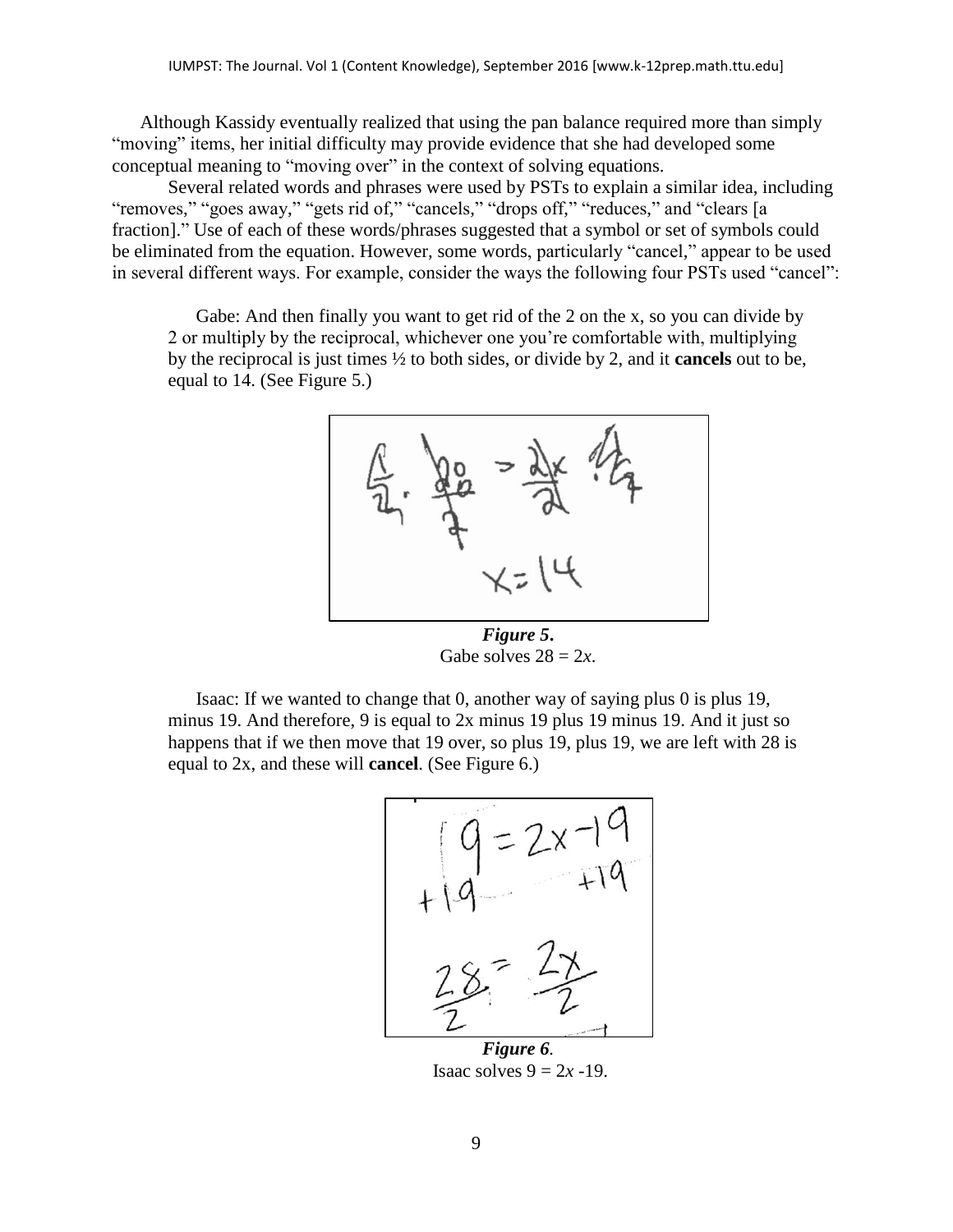C. Alvey, R. Hudson, J. Newton, and L. Males: Secondary Pre-Service Teachers' Algebraic Reasoning . . . .

Jackson: Alright, so if a student asks you why you can do the same thing to both sides, um what I would tell them is, it's just pretty much, you're kind of almost **canceling** or reducing both sides as in what you do to one side you must do to the other side.

Emma: Cause a lot of students will go through the process of doing problems like this. Like oh, two negatives they go away. But I don't know if they understand what they're actually doing if they multiply on one side, Cause you're getting the negatives **canceling**. (See Figure 7.)



Emma solves  $-2x = -28$ .

Based on their word choice and the explanations given, we can conjecture about how the use of "cancel" is related to the mathematical content. Gabe used "cancel" to indicate the simplification of the fraction  $\frac{28}{2}$ . Isaac used "cancel" to suggest that adding 19 and subtracting 19 are inverses and can be equivalent to adding zero. In response to Item 1b, Jackson used "canceling" to refer to the process of using an inverse to modify an expression without changing its value. Finally, Emma used the word "canceling" to refer to simplifying the opposite of a negative number. Each of the PSTs used the phrase within the context in which they were speaking that made sense to them individually, yet there was no universal way in which the four students used the term.

# **Question 3: What benefits and limitations do the PSTs identify about algebraic models used in solving linear equations, such as the pan balance?**

Fifty-one PST statements in Item 2 were coded as benefits of the pan balance model, and 52 were coded as limitations. Summaries of these coded statements are presented in Tables 2 and 3.

|                                                                               | Table 2                      |                    |  |  |
|-------------------------------------------------------------------------------|------------------------------|--------------------|--|--|
| Frequency of Benefits of Pan Balance Statements and Number of PSTs Responding |                              |                    |  |  |
|                                                                               | <b>Benefit Code</b>          | Frequency of       |  |  |
|                                                                               |                              | Code               |  |  |
|                                                                               |                              | (Number of         |  |  |
|                                                                               |                              | PST <sub>s</sub> ) |  |  |
|                                                                               | Visual                       | 22(10)             |  |  |
|                                                                               | Physical/Concrete/Real-life  | 10(7)              |  |  |
|                                                                               | <b>Builds Connections to</b> | 9(5)               |  |  |
|                                                                               | Concepts                     |                    |  |  |
|                                                                               | Other                        | 10(5)              |  |  |
|                                                                               |                              |                    |  |  |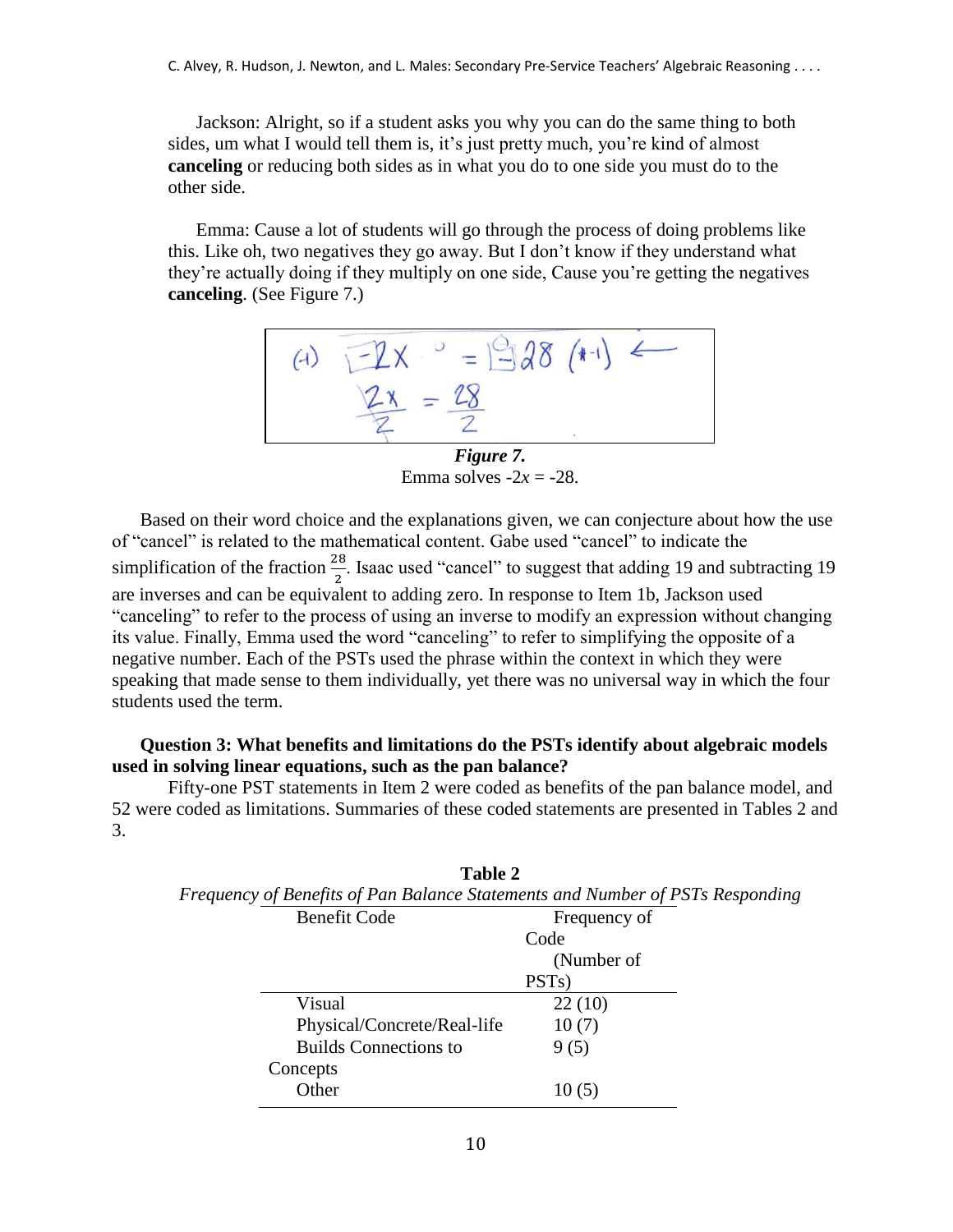The majority (10 of 12) of the PSTs cited that one of the benefits of the pan balance is that it provides a visual representation of equation solving. Jackson explained how he understood this benefit:

So this is a good way to show a visual of finding an unknown weight or anything really. So students can kind of visually see it, cause a lot of students are visual learners and they just can't see numbers and letters and addition, subtraction, multiplication signs, division signs and can solve it.

Seven of the twelve PSTs in the study stated a benefit of the pan balance was that it is a physical object, is a concrete manipulative, or provides a real-life connection. Although this may be true, the PSTs may be making an assumption that the pan balance will react by becoming unbalanced, as Gabe described:

Well, if I were to use the pan balance I would take away the four ounces on one side, on this side (circling the four ounces on the left side of the equation) and demonstrate what that does to it, it makes the drop in favor of the other side so they're no longer equal. And then ask the students what I should do to the other side to make them equal again.

Gabe, like several other PSTs talked about the pan balance as if it was a physical object that would react when he acted on it. However, the pan balance in Item 2 was not a physical object, but a paper-based model. The picture of the pan balance would not portray a physical action and would not respond to the students' actions in a way that changes the balance; therefore, this benefit could not be realized without a physical representation.

While the paper-based model would not provide the visual of the balancing effect, several PSTs identified ways that the representation could deepen students' conceptual understanding, specifically the students' abilities to know that we operate on both sides in order to maintain equality. For example, Adam described how a pan balance can be used:

It's more of a conceptual thing that helps them understand what's happening. Why they can subtract the same thing from both sides.

As shown in Table 3, five PSTs mentioned that one of the limitations of the pan balance model is that it is not a good representation for all equations. The PSTs cited the complexity of modeling equations involving decimals, parentheses, and multiple variables.

Furthermore, many of the same participants that cited the visual benefits of the pan balance also encountered difficulties when modeling how to multiply or divide both sides of the equation. While solving Item 2 using the pan balance, Belinda removed four squares from each side of her model, wrote "3B=6" and stated:

Um, I don't really know what I would do after that, the only way it would work is if these are actually weighted. [points to 3 squares on left] To where these equal, cause B would be 2. So these [points to squares] actually weighed the same as 2 of these. [points to trapezoids] So, if I took one off, how many would I have to take off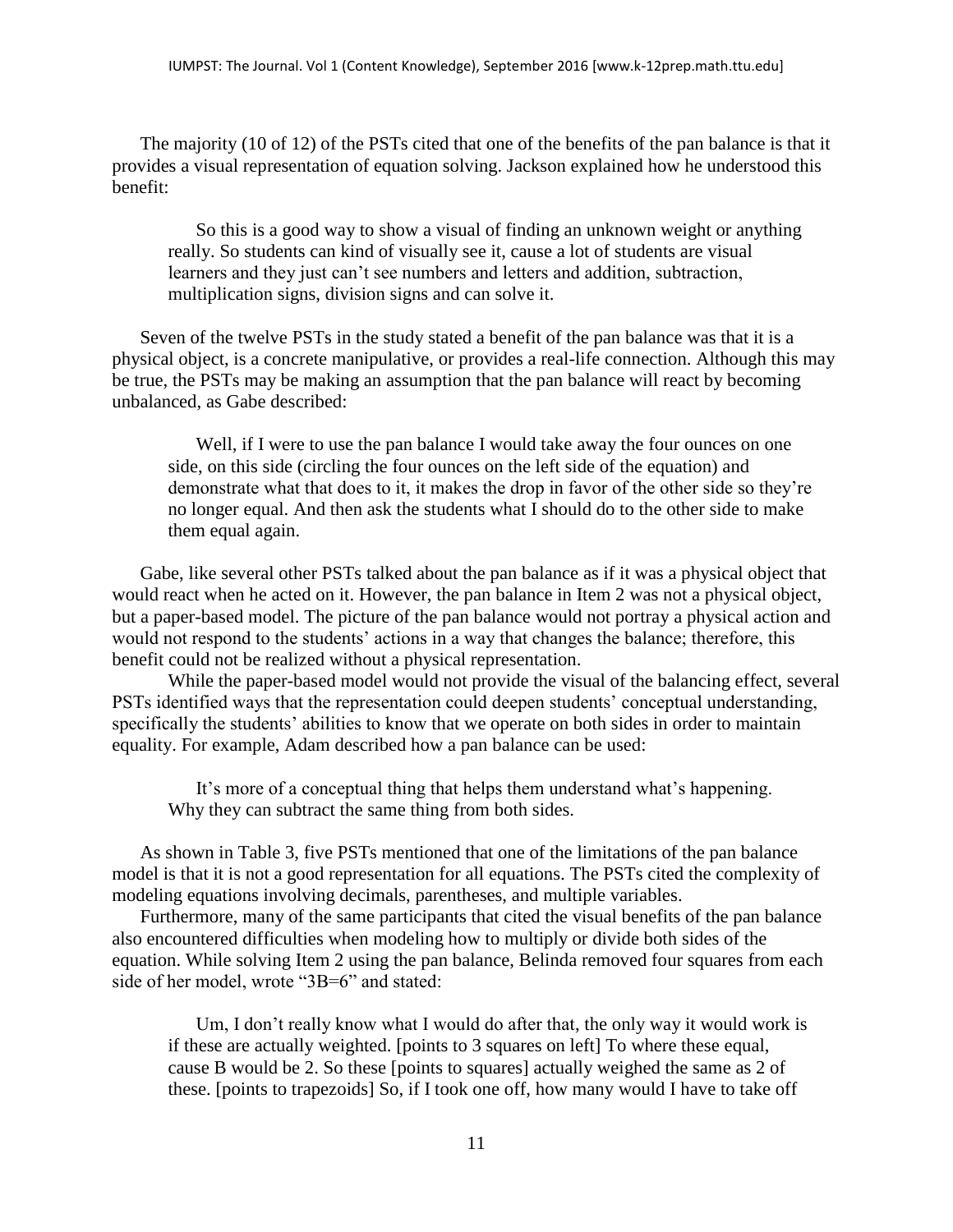here? And so then, and hopefully, then the balance would actually move, cause I only want one of these [squares], so we can take one off, how many can we take off here, we take off two. And same thing, how many do we, two. And then we have one and two left. So, one of these [squares] equals two of these [trapezoids].

| Frequency of Limitations of Pan Balance Statements and Number of PSTs Responding |                    |  |
|----------------------------------------------------------------------------------|--------------------|--|
| <b>Limitation Code</b>                                                           | Frequency of       |  |
|                                                                                  | Code               |  |
|                                                                                  | (Number of         |  |
|                                                                                  | PST <sub>s</sub> ) |  |
| Not a Good Model for All Equations                                               | 10(5)              |  |
| Difficult to Model Multiplication/Division                                       | 10(5)              |  |
| Cumbersome/Time-consuming                                                        | 9(5)               |  |
| <b>Students Will Not Learn Symbol</b>                                            | 6(4)               |  |
| Manipulation                                                                     |                    |  |
| Other                                                                            | 17(6)              |  |
|                                                                                  |                    |  |

**Table 3** *Frequency of Limitations of Pan Balance Statements and Number of PSTs Responding*

Furthermore, many of the same participants that cited the visual benefits of the pan balance also encountered difficulties when modeling how to multiply or divide both sides of the equation. While solving Item 2 using the pan balance, Belinda removed four squares from each side of her model, wrote "3B=6" and stated:

Um, I don't really know what I would do after that, the only way it would work is if these are actually weighted. [points to 3 squares on left] To where these equal, cause B would be 2. So these [points to squares] actually weighed the same as 2 of these. [points to trapezoids] So, if I took one off, how many would I have to take off here? And so then, and hopefully, then the balance would actually move, cause I only want one of these [squares], so we can take one off, how many can we take off here, we take off two. And same thing, how many do we, two. And then we have one and two left. So, one of these [squares] equals two of these [trapezoids].

As Belinda's dialogue illustrates, she was uncertain how to model the division by 3 when using the pan balance. As a result, Belinda also identified this as a limitation to the pan balance model as an instructional tool, saying:

Mostly, once I get to this step, [points to 3B=6], dividing and multiplying, I'm not sure how I would do that on the balance. I'm sure there's probably a way, I'm just have no idea how to do it.

In nine coded statements, five PSTs suggested a major limitation of the pan balance model is that it is a cumbersome and inefficient method for solving equations. Adam expressed his concerns about how the pan balance should be used: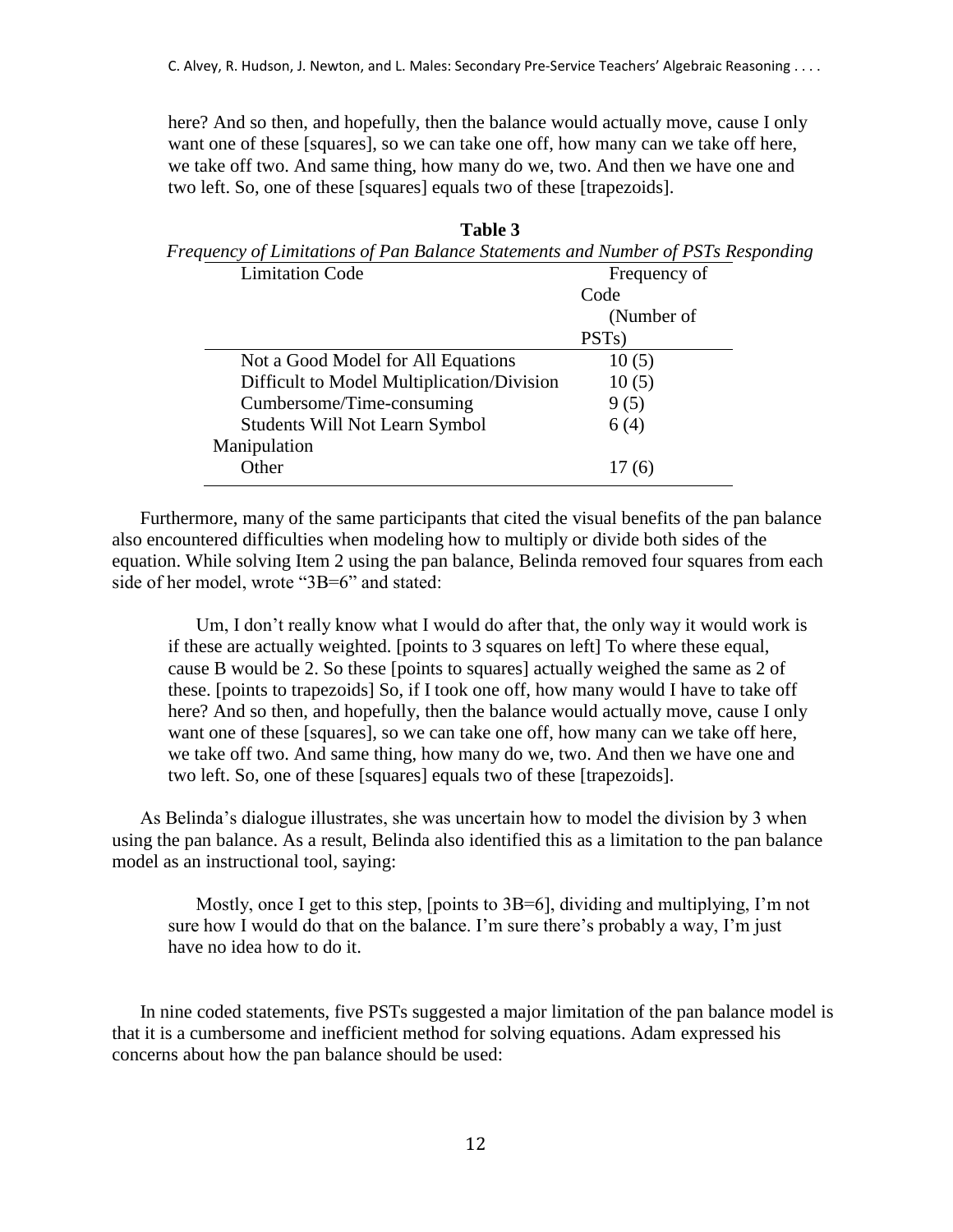We don't want them to take an equation that they get on a test or quiz and draw this diagram of a balancing scale. So, I think a limitation would be that we're introducing it to help them understand what's happening, but we're not introducing it to show them a way to answer the question. I don't think we're introducing the balance as a computational tool that they should use on homework, tests, and quizzes.

Other PSTs echoed Adam's comments that the pan balance would not be appropriate for assessments, or they explained that the pan balance would take a lot of class time. Kassidy mentioned that she would only use the pan balance during demonstrations, rather than have students solve problems this way.

Four PSTs mentioned that the emphasis on the pan balance model might limit students' ability to transfer the knowledge to its symbolic form. Isaac expressed his concern:

I think the big thing about solving equations is just knowing how to do it. And I think that's a limitation that would arise as if, people might get caught up, students might get caught up on how exactly, for example, on how to write this, the equation that represents this. And that's not what, you know, that's not what problem solving should be or solving equations should be about. It should not be about how to write the equation. It's more about, you know, getting one side by itself. And I think that's the big limitation is problems could arise. Like I said, the critical thinking, you know, they can't understand how to write it. Then they're not going to solve it obviously. And that's what it should be about.

These PSTs suggested that while the pan balance model may be helpful in conceptualizing the equal sign, it may also hinder students' ability to solve equations symbolically.

#### **Discussion**

From a research perspective, the study expands the prior work of mathematics educators, who have described teacher knowledge at the elementary level, by using the MKT framework to investigate the algebraic reasoning of secondary teachers. Teachers make a plethora of choices each day that impact students' learning in both explicit and implicit ways, as students may develop conceptual differences in how they understand equation solving. Whereas many PSTs focused on the equation solving (CCK) aspect of the questions, they also utilized their knowledge of the other domains, particularly KCS and KCT. Even before being asked about the balance model, many PSTs mentioned this pedagogical strategy as a way for students to better understand how to solve a linear equation. When continuing this discussion, they were successfully able to determine the strengths of such a model, and some of its weaknesses. Some PSTs considered the differences between a physical representation and a paper-based model, and explored the potential difficulty that students may have with translating this representation into a symbolic one. Some PSTs considered challenges that their students might face in other questions (KCS) and were flexible in giving more than one way to solve a problem (SCK), for example, in the case of inverses and reciprocals. They consistently used terms that they thought would help their students to understand the concepts and showed concern when giving explanations that their students should feel comfortable with the material. Although we have attempted to identify the types of MKT that we feel were best addressed by particular questions and the PSTs' responses, we contend that this classification was not always easy and we experienced some of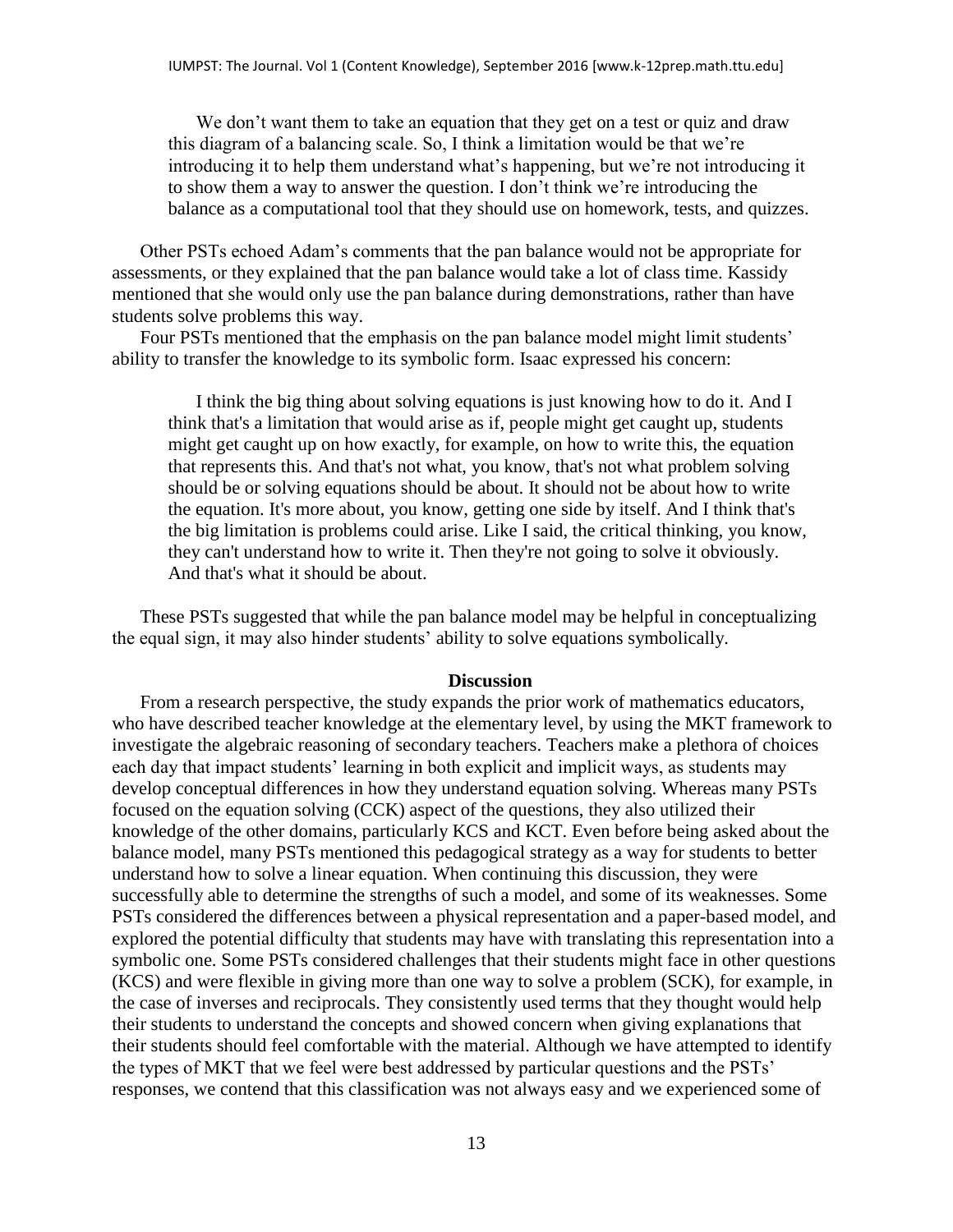the same concerns that Speer et al. (2005) described in trying to use the MKT framework with secondary PSTs.

Based on the evidence presented in our study, the types of explanations, language, and models used by PSTs when solving linear equations vary greatly. In some cases these differences may impact how K-12 students understand mathematics and communicate their own algebraic thinking. In regards to issues of language and representation, teachers make choices about when to use formal mathematical language and when more informal, colloquial language is appropriate. For example, how might a student perceive the differences between using the phrase "adding to both sides" and "moving to the other side?" We hypothesize that the PSTs in this study may not realize that the language and processes they have grown accustomed to using themselves may not be mathematically grounded and may interfere with the ways in which their students come to understand the mathematical properties used in solving linear equations. Furthermore, particular words, such as "cancel," are used to convey different mathematical processes. Are teachers attentive to their use of such terms and do they understand the implications of their use? Recent work by Herbel-Eisenmann and Otten (2011) indicated that although capable participants in discourse may be able to move between meanings relatively easily, using words in different ways may be problematic because it can create confusion for students, particularly if these differences are not made explicit.

The results from our study suggest, at least in part, the types of MKT that PSTs need opportunities to develop in their undergraduate education. For example, PSTs need time to unpack and critically examine the reasoning they use when solving linear equations and contrast it to other mathematical processes, such as simplifying expressions using order of operations. They also need time to engage in mathematical practices such as attending to precision in their language and notation. We claim that such fluency in mathematical communication is a type of specialized content knowledge that Ball et al. (2008) described, and is critical for the profession of teaching.

Recent calls from the Conference Board of the Mathematical Sciences (2012) recommended that secondary mathematics teacher education programs require at least three courses that focus on secondary mathematical content from an advanced perspective. However, recent results have shown that few teacher education programs require such courses (Author, 2014). We not only agree that PSTs would benefit from such courses, but based on the data presented in this study, we additionally recommend that these courses address precision of language and notation needed to teach mathematics effectively. It is unclear to what extent mathematical language and word choice has been a part of teacher education programs or professional development experiences for teachers. Our study indicates that teachers need opportunities to reflect on their own mathematical reasoning and examine their language and notation in order to understand how their own ways of thinking and communicating may impact the learning of their students.

Our future plans are to extend these analyses beyond linear equations as we suspect that examining PSTs' interactions with other mathematics content will not only provide greater insight into their mathematical knowledge for teaching, but may also provide insight into how their reasoning with and understanding of linear equations impacts their work with their future students. For example, examining the solving of rational equations may help us see how the explanations and language use related to "cancelling" may influence how PSTs solve and teach this content. The results of our research have the potential to influence the preparation of secondary mathematics teachers as we learn more about what PSTs know and are able to do in relation to equation solving.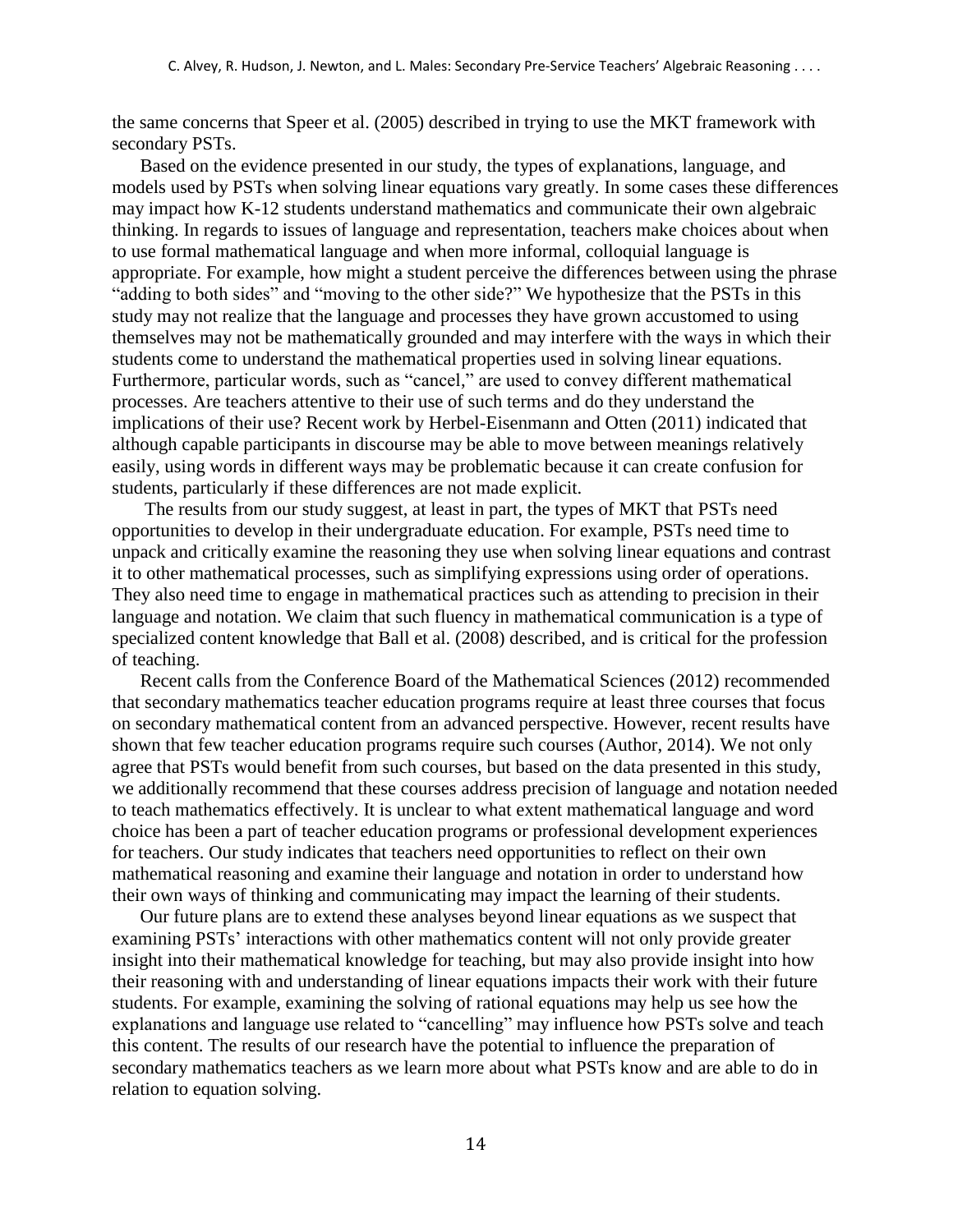**Attribution.** The authors thank Aladar Horvath, Sarah Kasten, and Frances Keating for assistance collecting and analyzing data for this study.

## **References**

- Andrews, P., & Sayers, J. (2012). Teaching linear equations: Case studies from Finland, Flanders and Hungary. *The Journal of Mathematical Behavior*, *31*(4), 476-488.
- Arcavi, A. (1994). Symbol sense: Informal sense-making in formal mathematics. *For the Learning of Mathematics*, *14*(3), 24-35.
- Asquith, P., Stephens, A.C., Knuth, E.J., & Alibali, M.W. (2007). Middle school mathematics teachers' knowledge of students' understanding of core algebraic concepts: Equal sign and variable. *Mathematical Thinking and Learning*, *9*, 249-272.

Author. (2014).

- Ball, D. L., Thames, M. H., & Phelps, G. (2008). Content knowledge for teaching: What makes it special? *Journal of Teacher Education, 59*, 389–407.
- Chazan, D., Yerushalmy, M., & Leikin, R. (2008). An analytic conception of equation and teachers' views of school algebra. *The Journal of Mathematical Behavior*, *27*(2), 87-100.
- Conference Board of Mathematical Sciences (CBMS). (2012). *The mathematical education of Teachers II* (*Issues in Mathematics Education, Vol. 17*). Providence, RI: American Mathematical Society.
- Even, R., & Tirosh, D. (1995). Subject-matter knowledge and knowledge about students as sources of teacher presentations of the subject-matter. *Educational Studies in Mathematics, 2*9, 1-20.
- Floden, R., Ferrini-Mundy, J., Senk, S., Reckase, M.D., & McCrory, R. (2010). *Survey of Knowledge for Teaching Algebra, Form 2*.
- Glaser, B. G. & Strauss, A. L. (1967). The discovery of grounded theory: Strategies for qualitative research. New Brunswick, CT: Aldine Transaction.
- Herbel-Eisenmann, B. A. & Otten, S. (2011). Mapping mathematics in classroom discourse. *Journal for Research in Mathematics Education, 42*, 451-485.
- Huntley, M. A., Marcus, R., Kahan, J., & Miller, J. L. (2007). Investigating high-school students' reasoning strategies when they solve linear equations. *The Journal of Mathematical Behavior*, *26*(2), 115-139.
- Kilpatrick, J., Blume, G., Heid, M. K., Wilson, J., Wilson, P., & Zbiek, R. M. (2010). Mathematical understanding for secondary teaching: A framework. In M. K. Heid, P. S. Wilson, & G. W. Blume (Eds.), *Mathematical understanding for secondary teachers: A framework and classroom-based situations* (pp. 9-30). Charlotte, NC: Information Age Publishing.
- McCrory, R., Floden, R., Ferrini-Mundy, J., Reckase, M.D., & Senk, S.L. (2012). Knowledge of algebra for teaching: A framework of knowledge and practices. *Journal for Research in Mathematics Education, 43*, 584-615.
- National Council of Teachers Mathematics. (2000). *Principles and standards for school mathematics.* Reston, VA: Author.
- National Governors Association Center for Best Practices & Council of Chief State School Officers. (2010). *Common core state standards for mathematics.* Washington, DC: Authors.
- Pimm, D. (1987). *Speaking mathematically: Communication in mathematics classrooms*. New York: Routledge & Kegan Paul.